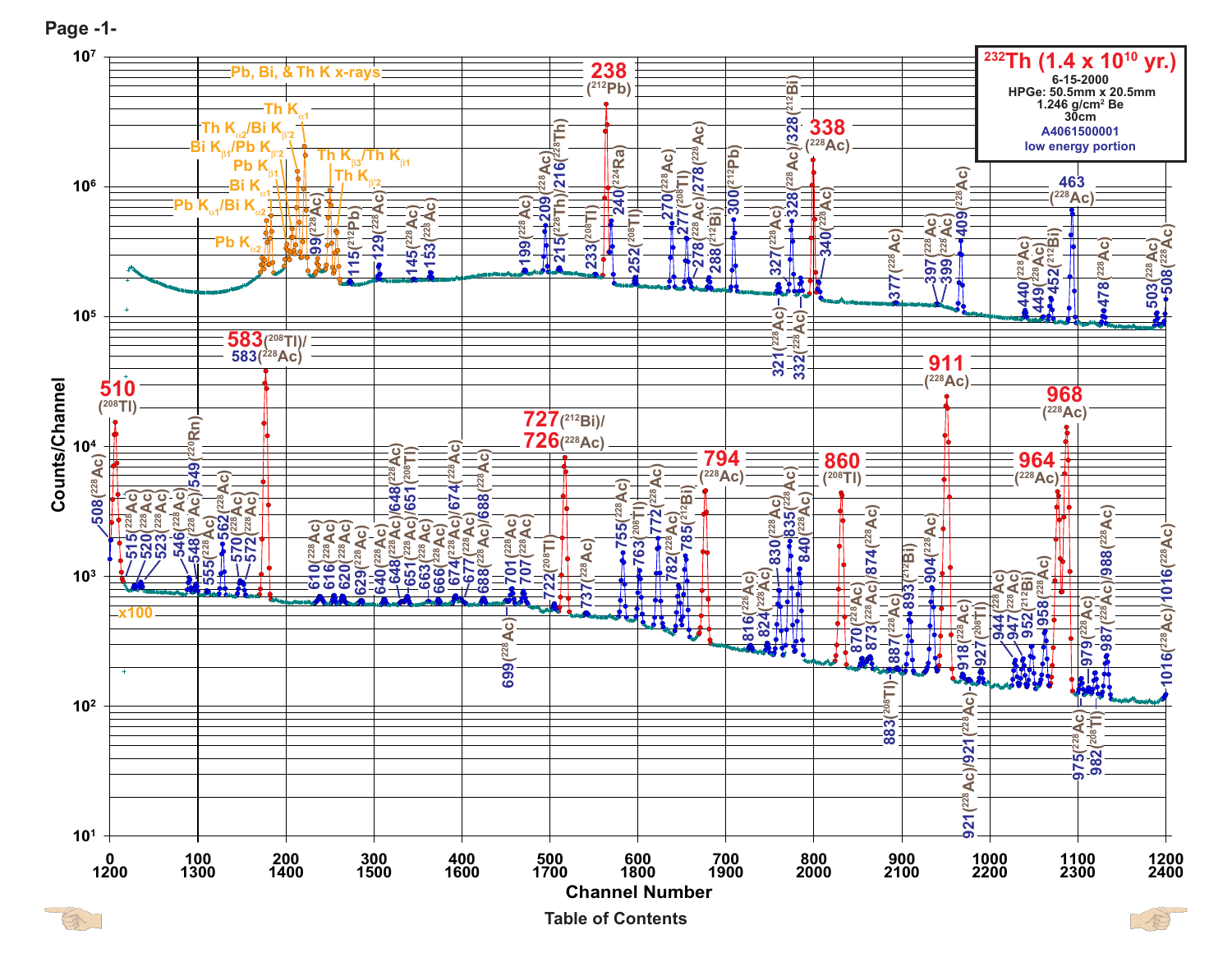

**Page -2-**

 $\bigcirc$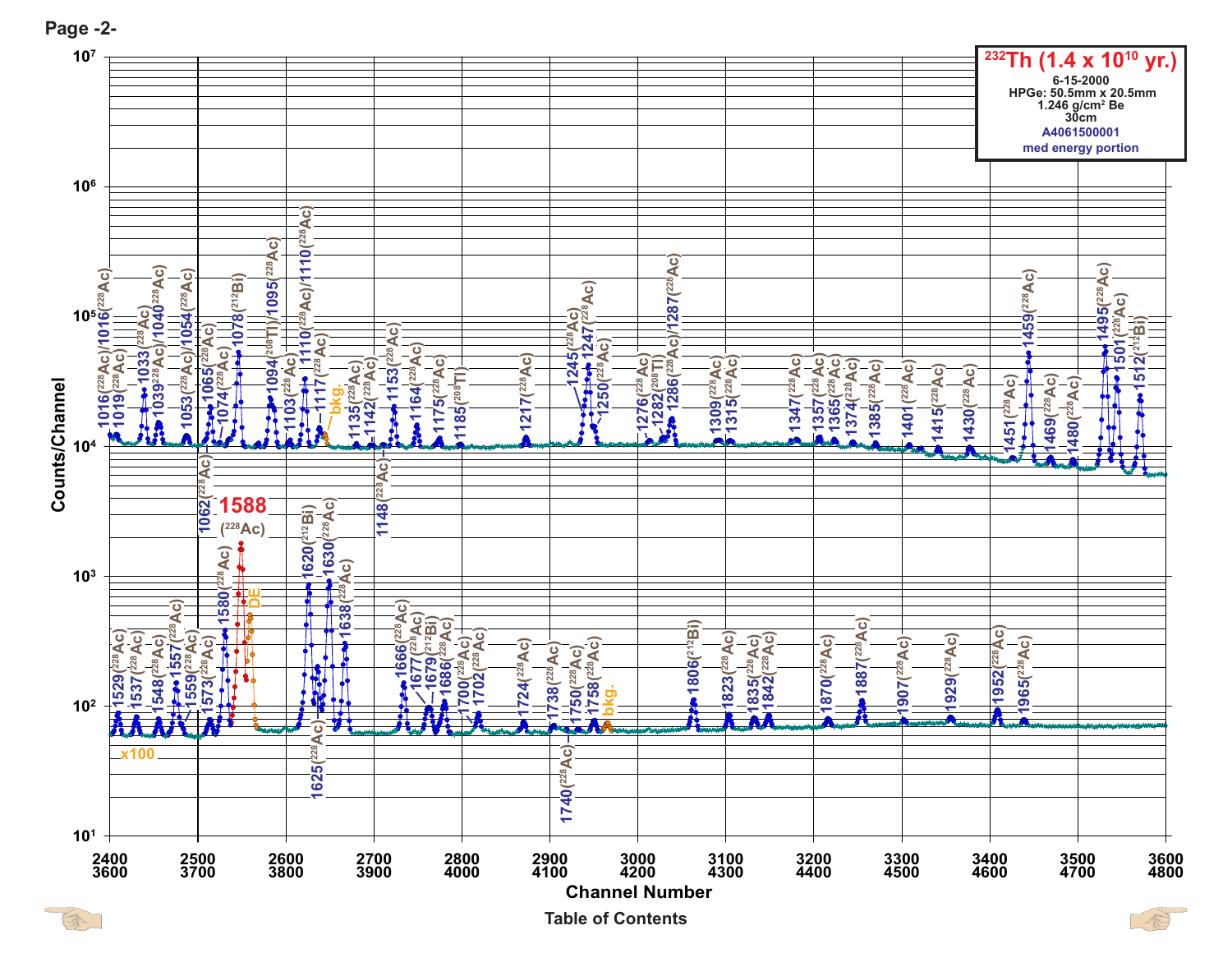



**Table of ContentsChannel Number**



B

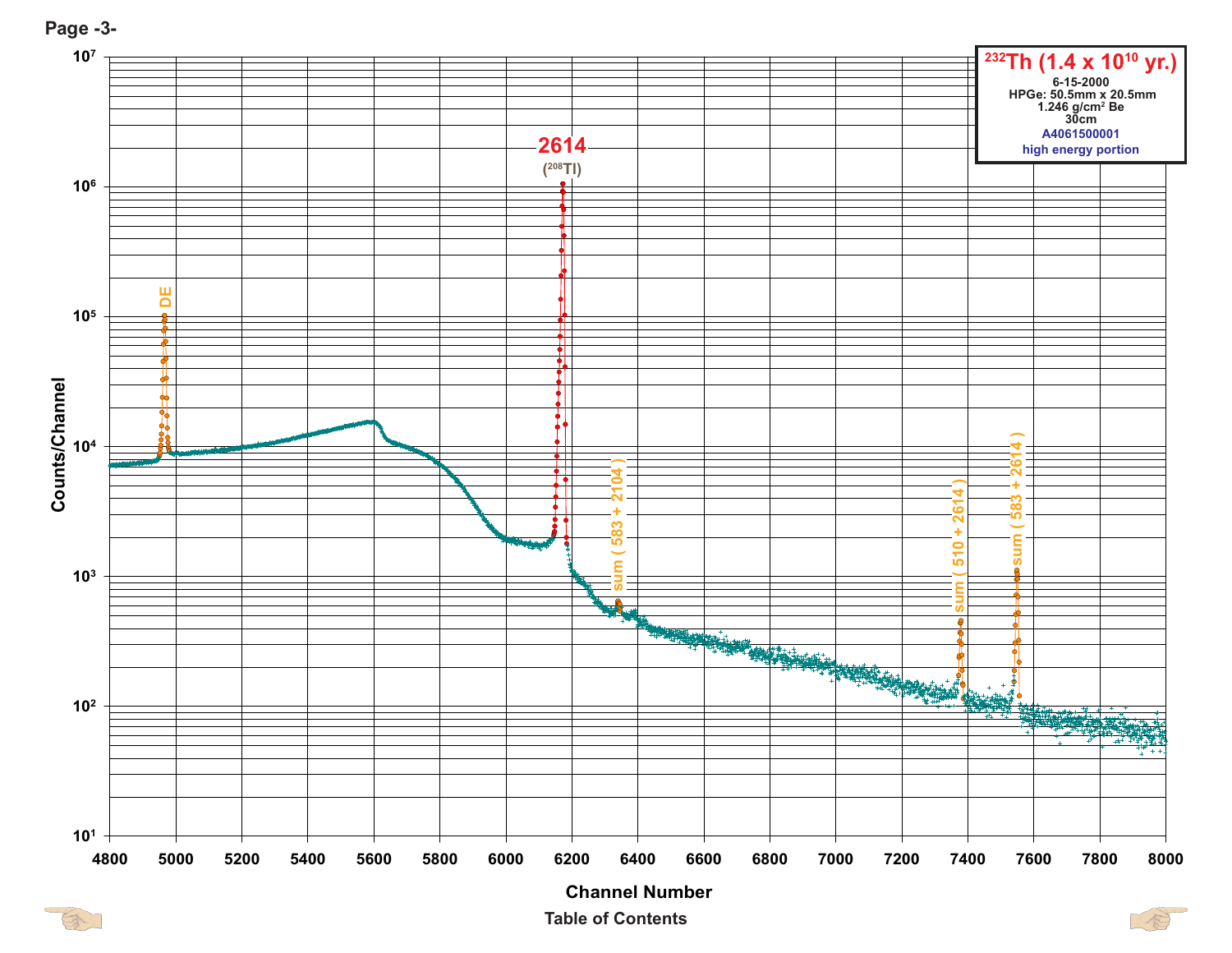

**Table of ContentsChannel Number**

S

**Page -4-**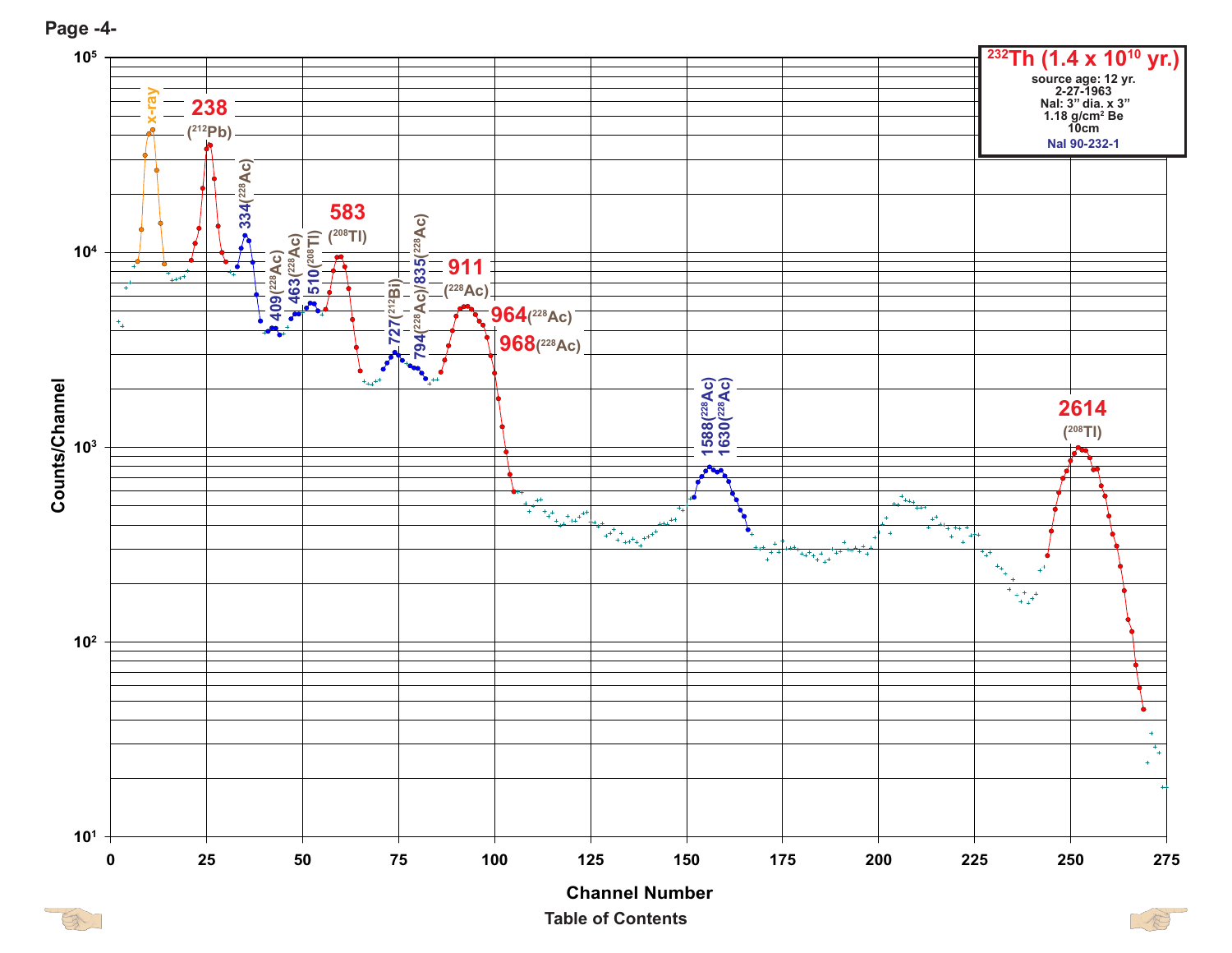## **232Th Decay Chain**



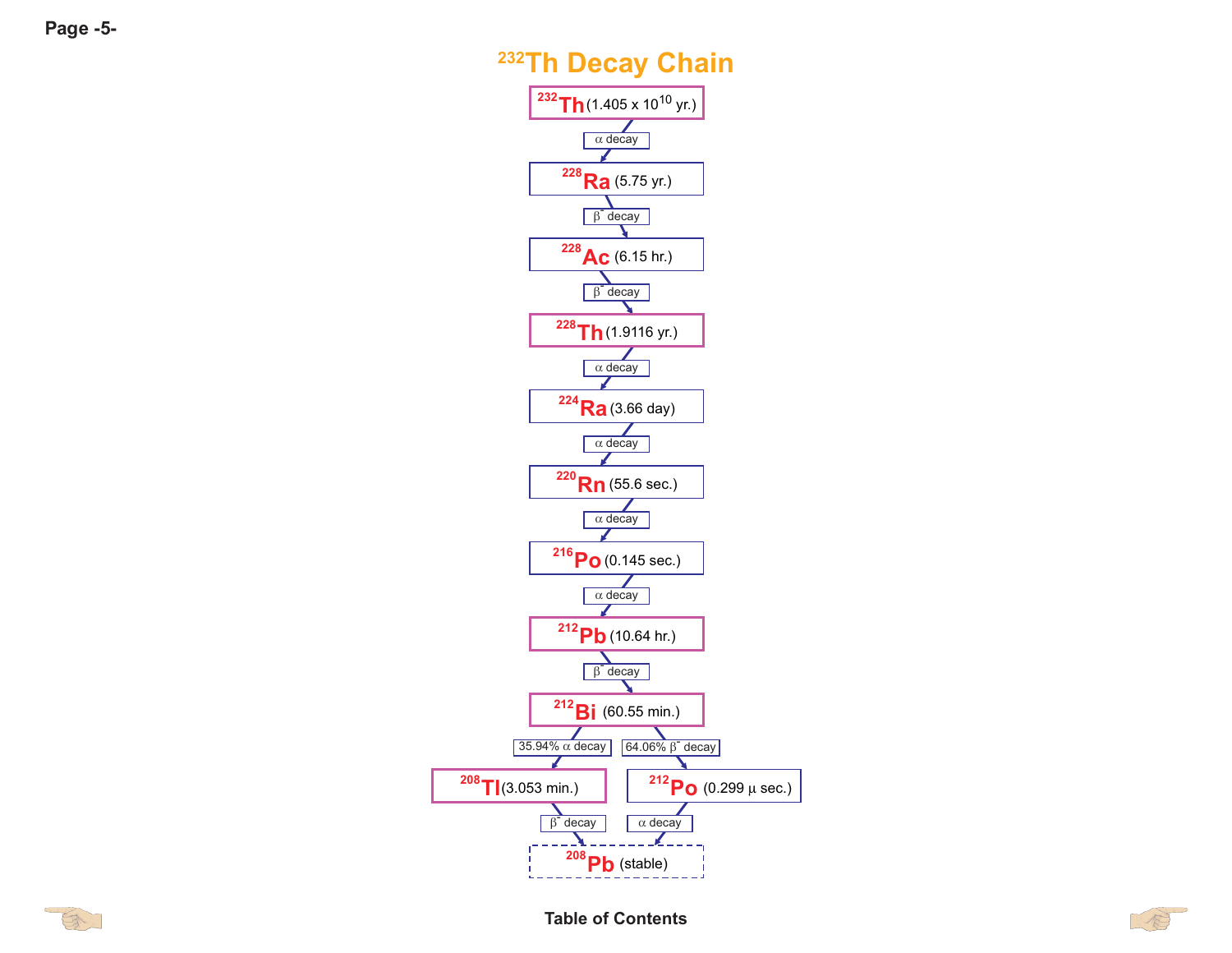

#### **GAMMA-RAY ENERGIES AND INTENSITIES**

Nuclide: **232Th**

Half Life: 1.405x10<sup>10</sup>(6) yr.

| $E_{\gamma}$ (keV) | , ⊏. | Ψ<br>$\mathbf{z}$ | υı.,  | Level  |          |
|--------------------|------|-------------------|-------|--------|----------|
| 63.81              | 0.01 | 0.263             | 0.013 | 63.81  | $\alpha$ |
| 140.88             | 0.01 | 0.021             | 0.004 | 204.69 | $\alpha$ |

 $E_{\gamma}$ , σ $E_{\gamma}$ ,  $I_{\gamma}$ , σ $I_{\gamma}$ , Levels from ENSDF Database as of August 30, 1999

These I<sup>γ</sup> are per 100 Decays of **232Th**.

- Normalization factor is 1.000, and its uncertainty is taken to be 0.0.

# **5.75 yr.**



#### GAMMA-RAY ENERGIES AND INTENSITIES

| Nuclide: <sup>228</sup> Ra |                  | Half Life: 5.75(3) yr. |                                    |       |          |
|----------------------------|------------------|------------------------|------------------------------------|-------|----------|
| $E_{\gamma}$ (keV)         | $\sigma E_{\nu}$ | ⋒                      | $\overline{\Phi}_{\sigma I_{\nu}}$ | Level |          |
| 6.28                       | 0.03             |                        |                                    | 6.28  | $\beta-$ |
| 6.67                       | 0.02             |                        |                                    | 6.670 | $\beta-$ |
| 12.75                      | 0.05             | 0.30                   | 0.06                               | 33.07 | $\beta-$ |
| 13.52                      | 0.02             | 1.60                   |                                    | 20.19 | $\beta-$ |
| 15.15                      | 0.08             |                        |                                    |       | $\beta-$ |
| 15.5                       | 0.2              | 0.16                   | 0.03                               |       | $\beta-$ |
| 16.2                       | 0.1              | 0.72                   | 0.08                               |       | $\beta-$ |
| 26.4                       | 0.1              |                        |                                    | 33.07 | $\beta-$ |
| 30.6                       | 0.1              |                        |                                    |       | $\beta-$ |
|                            |                  |                        |                                    |       |          |

Ε<sub>γ</sub>, σΕ<sub>γ</sub>, Ι<sub>γ</sub>, σΙ<sub>γ</sub>, Levels from ENSDF Database as of August 31, 1999

**①** These I<sub>Y</sub> are per 100 Decays of <sup>228</sup>Ra.

2 Normalization factor is 0.016, and its uncertainty is taken to be 0.0.



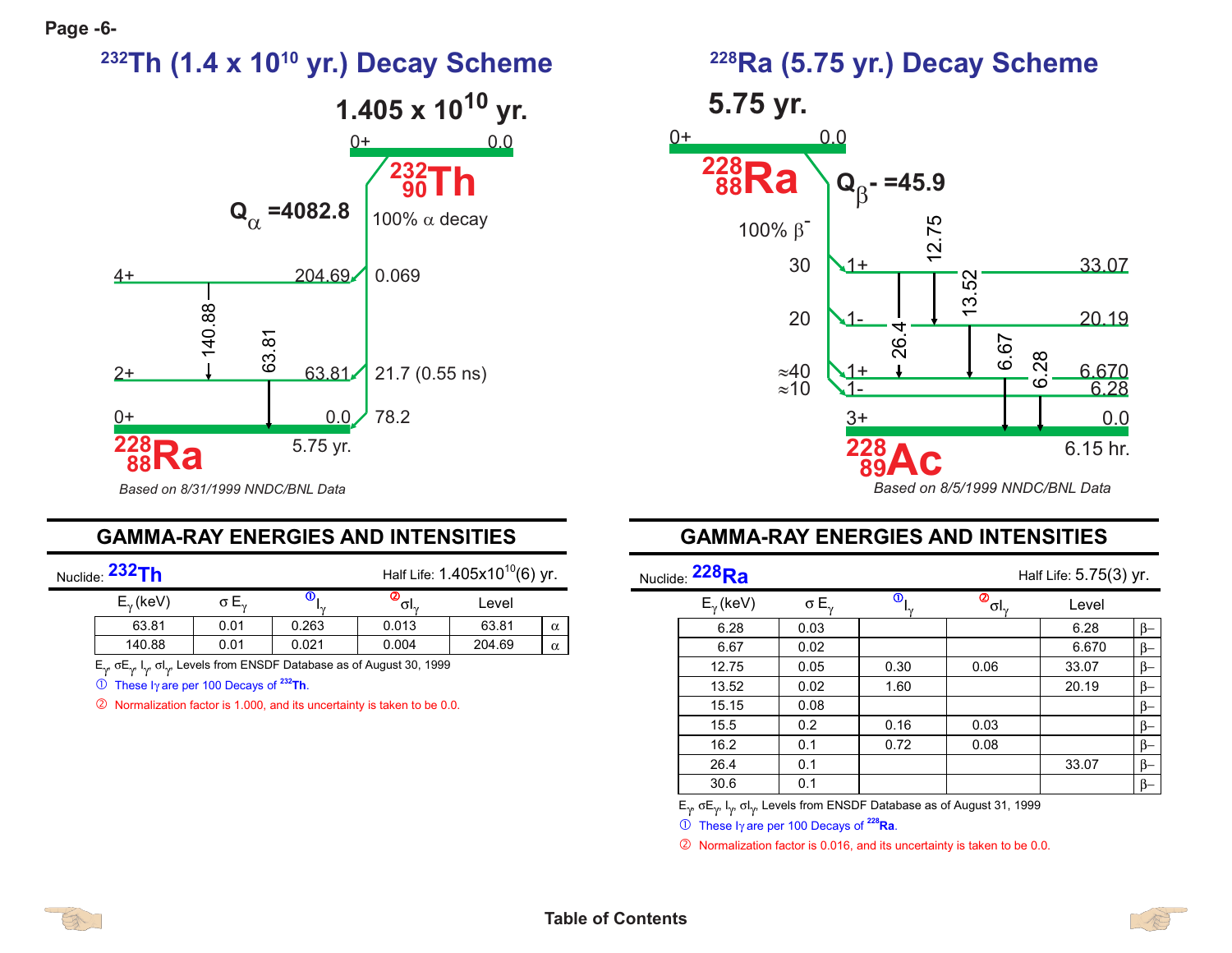3+





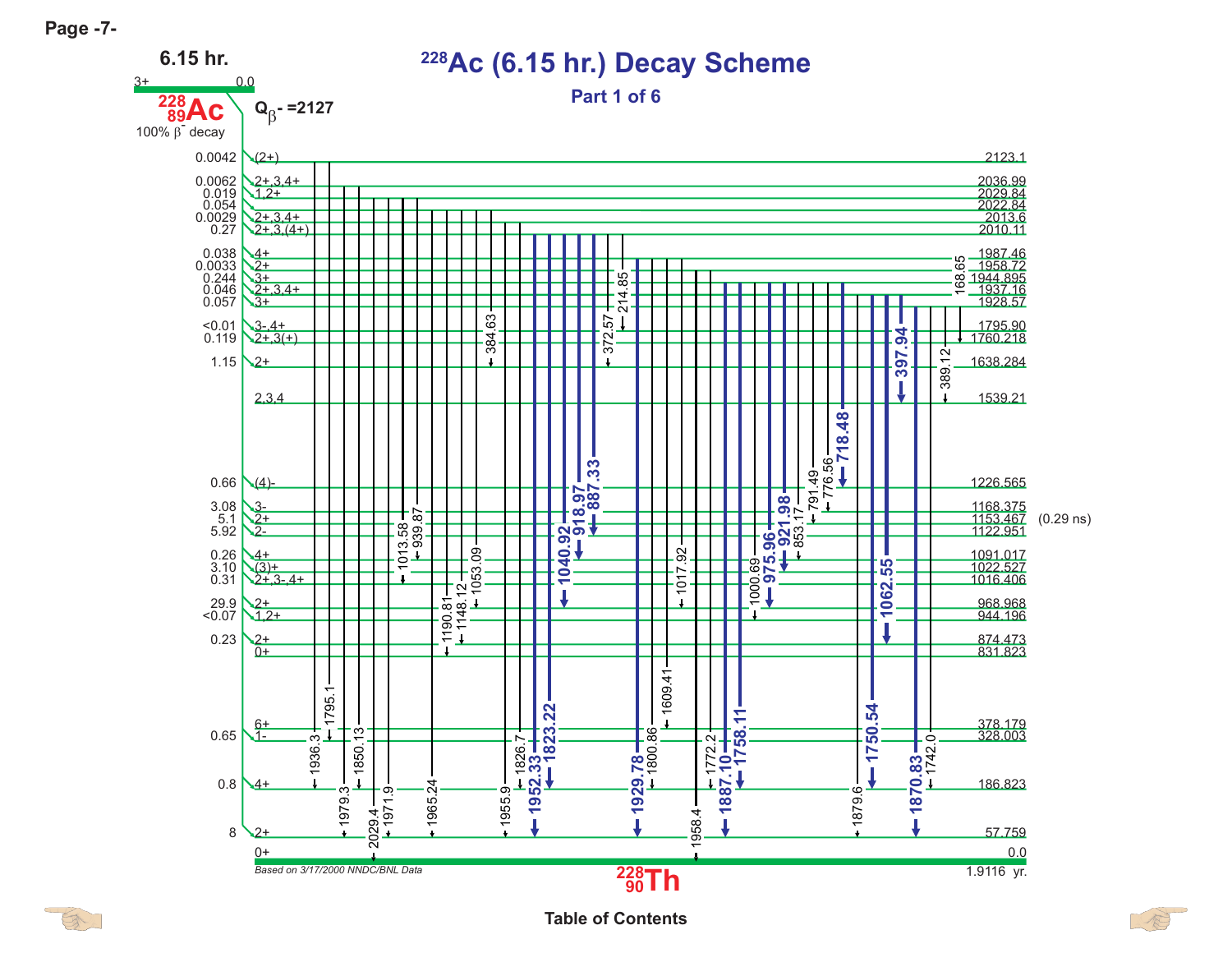

**Table of Contents**

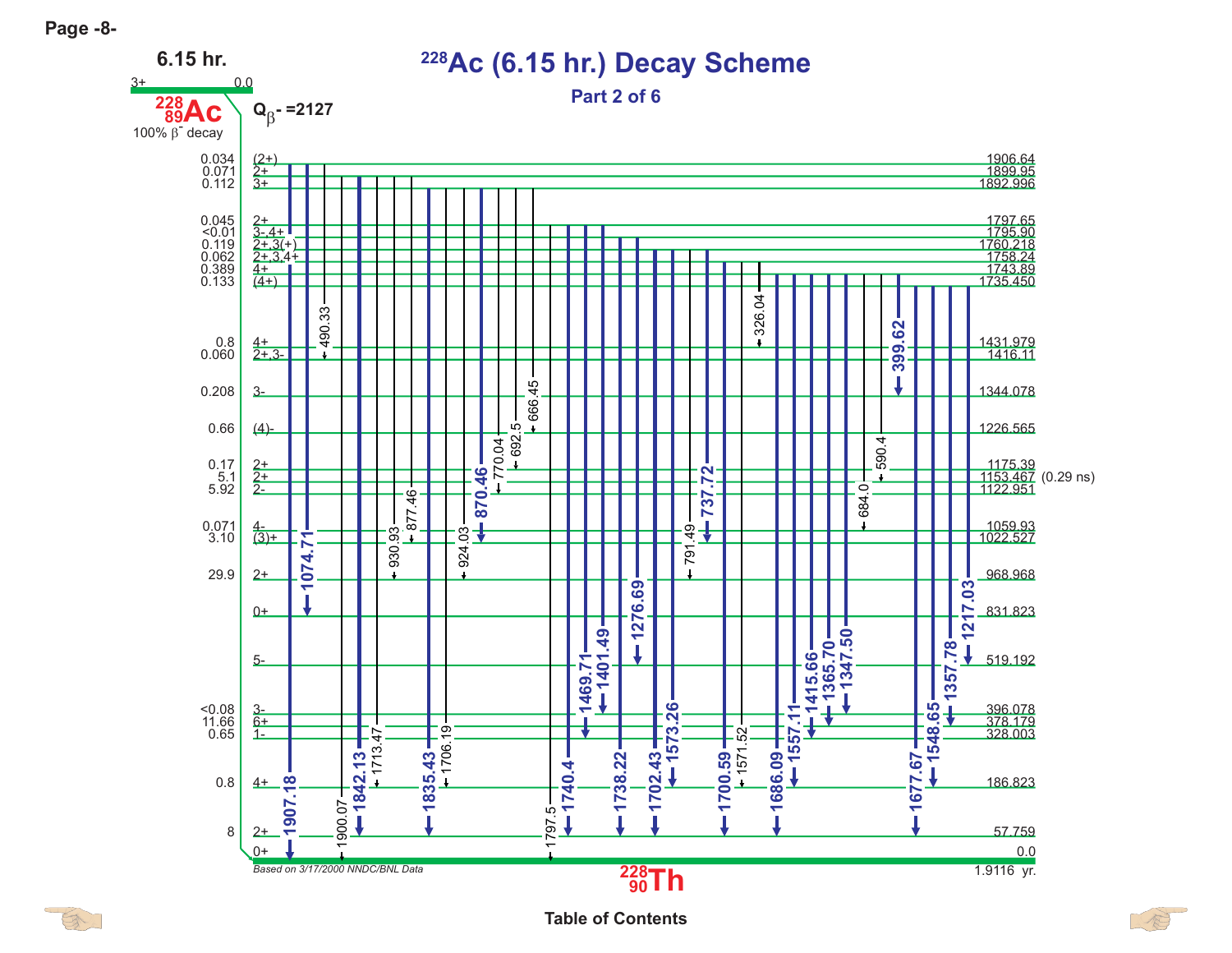$\mathbb{R}$ 



## **228Ac (6.15 hr.) Decay Scheme**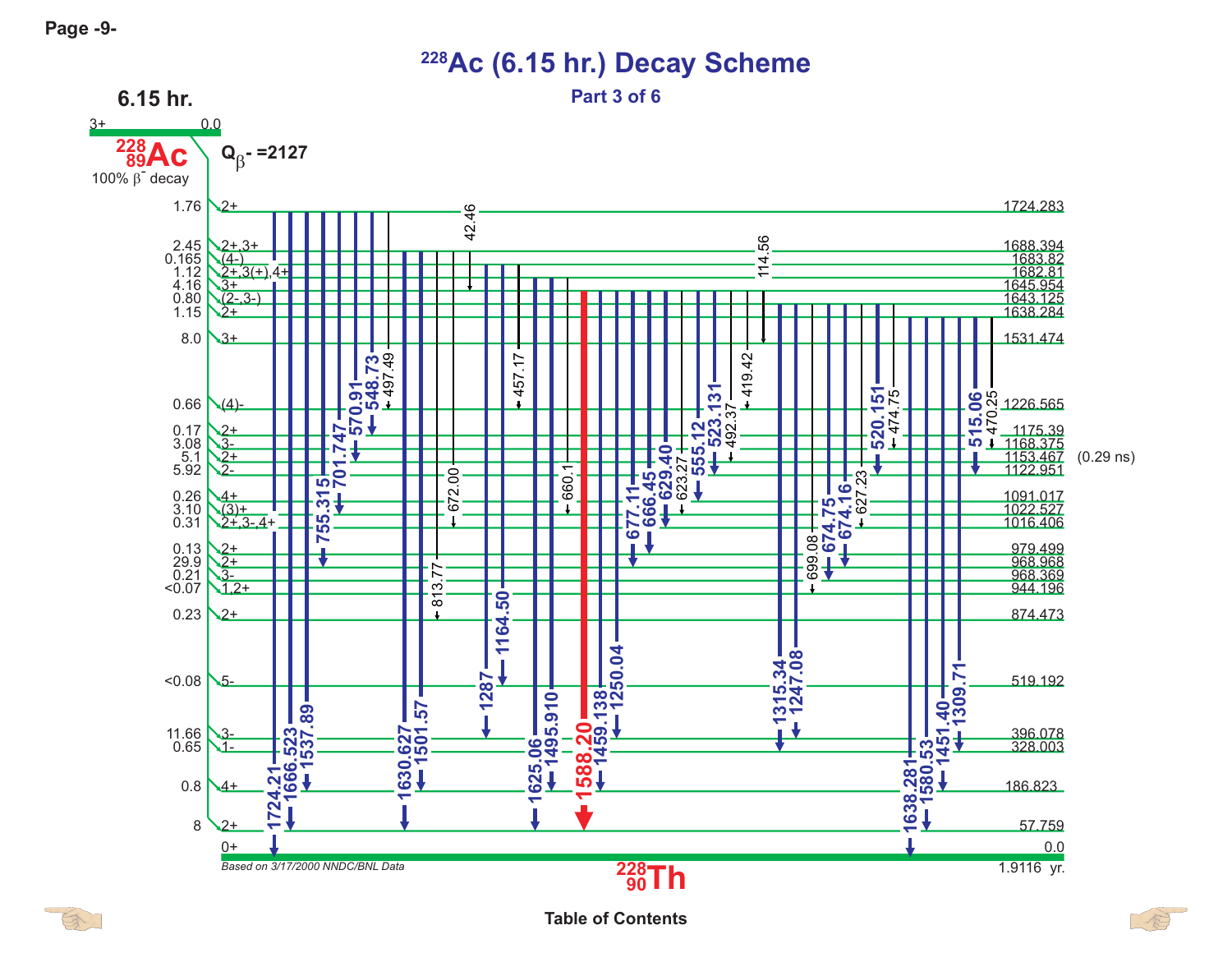3+



**228Ac (6.15 hr.) Decay Scheme**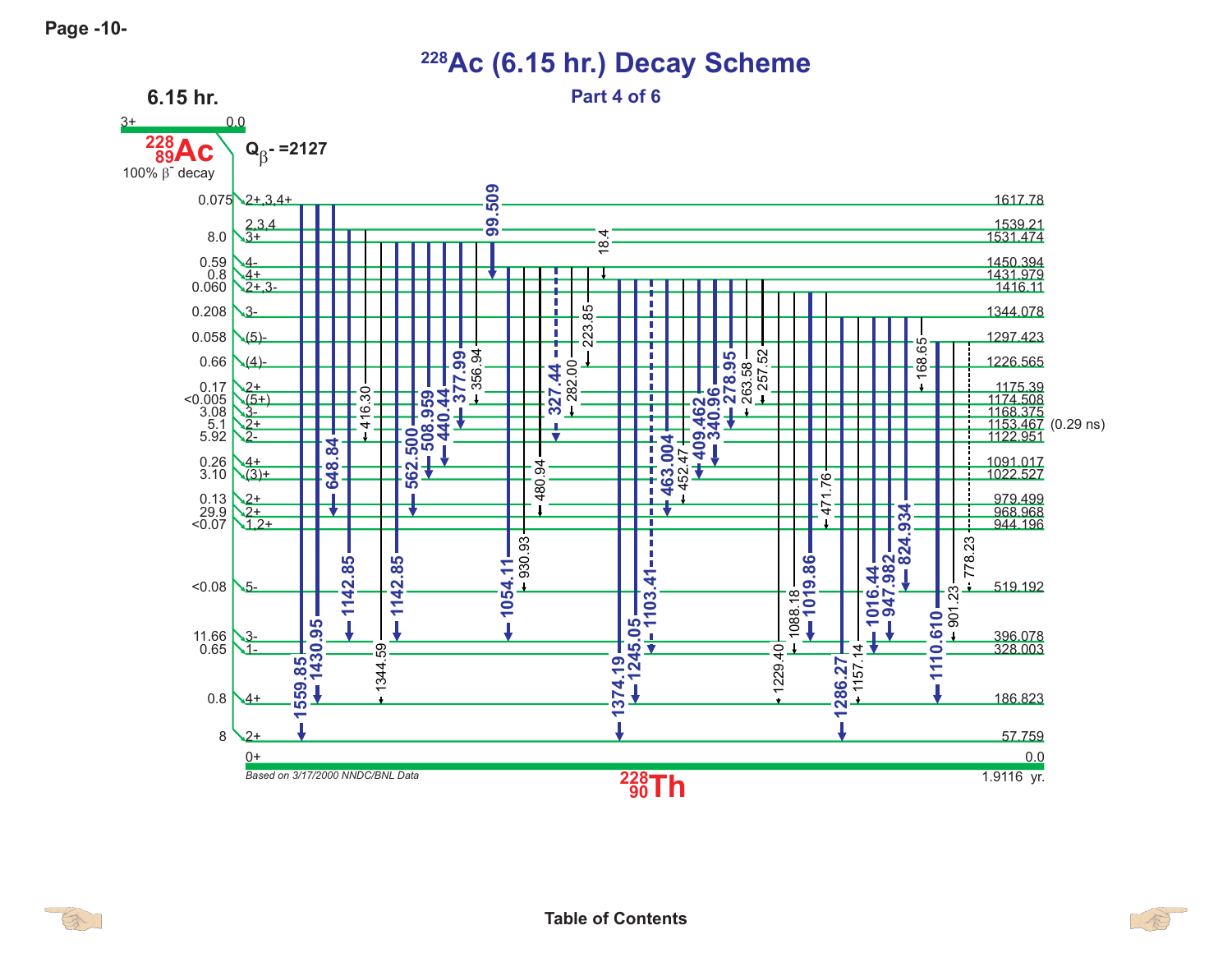

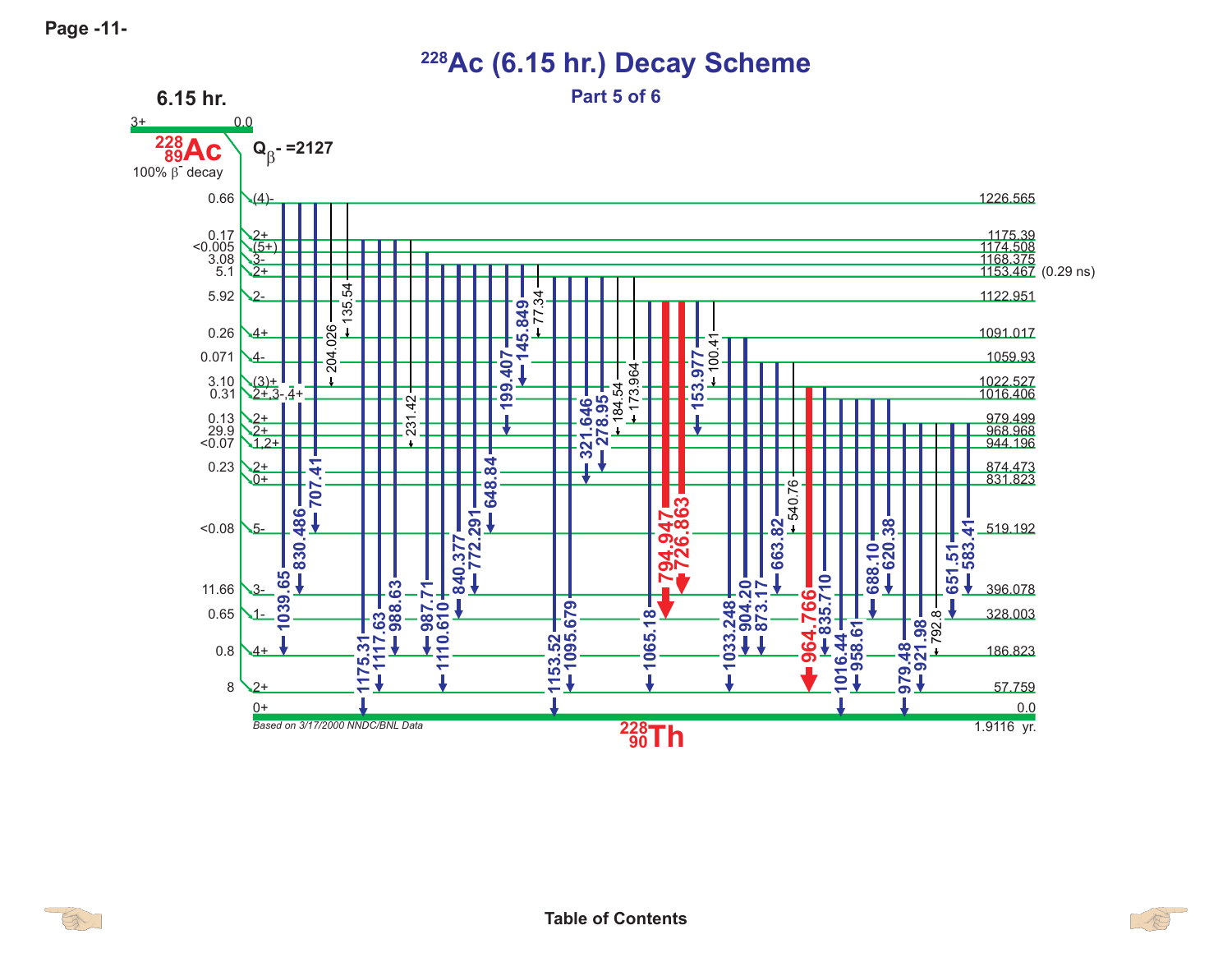$3+$ 





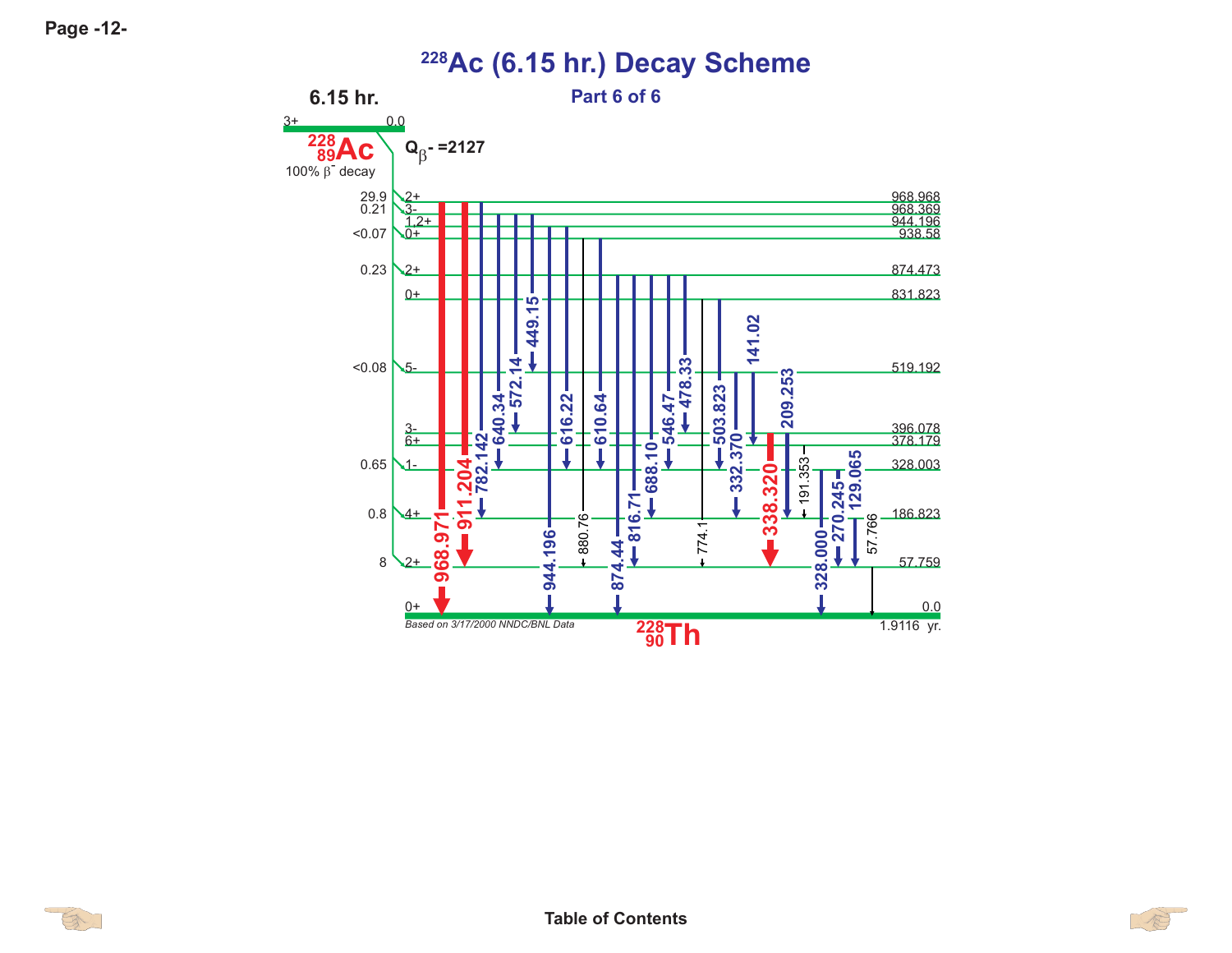## **GAMMA-RAY ENERGIES AND INTENSITIES** (page 1 of 4)

| Nuclide: <sup>228</sup> Ac |         |                     | $E_{\gamma}$ , $\sigma E_{\gamma}$ , $I_{\gamma}$ , $\sigma I_{\gamma}$ , Levels- from ENSDF Database as of March 17, 20 |                                 |           |           |                    |                     |                                                          | Half Life: 6.15(2) hr. |           |           |  |
|----------------------------|---------|---------------------|--------------------------------------------------------------------------------------------------------------------------|---------------------------------|-----------|-----------|--------------------|---------------------|----------------------------------------------------------|------------------------|-----------|-----------|--|
| $E_{\gamma}$ (keV)         |         | $\sigma E_{\gamma}$ | $\overline{\mathbf{0}}_{\vert_{\mathbf{v}}}$                                                                             | $\frac{1}{\sigma}$ <sub>y</sub> | Level     |           | $E_{\gamma}$ (keV) | $\sigma E_{\gamma}$ | $\overline{\mathbf{O}}_{\boldsymbol{\mathsf{I}}_\gamma}$ | $\frac{1}{\sigma}$     | Level     |           |  |
|                            | 18.4    |                     | 0.014                                                                                                                    | 0.004                           | 1,450.394 | $\beta-$  | 332.370            | 0.004               | 0.40                                                     | 0.04                   | 519.192   | $\beta$ - |  |
|                            | 42.46   | 0.05                | 0.009                                                                                                                    | 0.003                           | 1,688.394 | $\beta-$  | 338.320            | 0.003               | 11.27                                                    | 0.19                   | 396.078   | $\beta-$  |  |
|                            | 56.96   | 0.05                | 0.019                                                                                                                    | 0.004                           |           | $\beta-$  | 340.96             | 0.05                | 0.369                                                    | 0.021                  | 1,431.979 | $\beta-$  |  |
|                            | 57.766  | 0.005               | 0.47                                                                                                                     | 0.03                            | 57.759    | $\beta-$  | 356.94             | 0.10                | 0.0170                                                   | 0.0018                 | 1,531.474 | $\beta-$  |  |
|                            | 77.34   | 0.03                | 0.026                                                                                                                    | 0.005                           | 1,168.375 | $\beta-$  | 372.57             | 0.20                | 0.0067                                                   | 0.0015                 | 2,010.11  | $\beta-$  |  |
|                            | 99.509  | 0.006               | 1.26                                                                                                                     | 0.07                            | 1,531.474 | $\beta-$  | 377.99             | 0.10                | 0.025                                                    | 0.003                  | 1,531.474 | $\beta-$  |  |
|                            | 100.41  | 0.03                | 0.093                                                                                                                    | 0.013                           | 1,122.951 | $\beta-$  | 384.63             | 0.20                | 0.0067                                                   | 0.0015                 | 2,022.84  | $\beta-$  |  |
|                            | 114.56  | 0.07                | 0.0098                                                                                                                   | 0.0021                          | 1,645.954 | $\beta-$  | 389.12             | 0.15                | 0.0103                                                   | 0.0015                 | 1,928.57  | $\beta-$  |  |
|                            | 129.065 | 0.001               | 2.42                                                                                                                     | 0.09                            | 186.823   | $\beta$ - | 397.94             | 0.10                | 0.027                                                    | 0.003                  | 1,937.16  | $\beta$ - |  |
|                            | 135.54  | 0.05                | 0.018                                                                                                                    | 0.004                           | 1,226.565 | $\beta-$  | 399.62             | 0.10                | 0.029                                                    | 0.003                  | 1,743.89  | $\beta$ - |  |
|                            | 137.91  | 0.05                | 0.024                                                                                                                    | 0.005                           |           | $\beta-$  | 409.462            | 0.006               | 1.92                                                     | 0.04                   | 1,431.979 | $\beta$ - |  |
|                            | 141.02  | 0.03                | 0.050                                                                                                                    | 0.008                           | 519.192   | $\beta$ - | 416.30             | 0.20                | 0.0132                                                   | 0.0021                 | 1,539.21  | $\beta-$  |  |
|                            | 145.849 | 0.010               | 0.158                                                                                                                    | 0.008                           | 1,168.375 | $\beta$ - | 419.42             | 0.10                | 0.021                                                    | 0.003                  | 1,645.954 | $\beta-$  |  |
|                            | 153.977 | 0.010               | 0.722                                                                                                                    | 0.021                           | 1,122.951 | $\beta$ - | 440.44             | 0.05                | 0.121                                                    | 0.008                  | 1,531.474 | $\beta$ - |  |
|                            | 168.65  | 0.10                | 0.010                                                                                                                    | 0.003                           | 1,344.078 | $\beta-$  | 449.15             | 0.05                | 0.048                                                    | 0.005                  | 968.369   | $\beta$ - |  |
|                            | 168.65  | 0.10                | 0.0030                                                                                                                   | 0.0007                          | 1,928.57  | $\beta-$  | 452.47             | 0.10                | 0.015                                                    | 0.005                  | 1,431.979 | $\beta-$  |  |
|                            | 173.964 | 0.013               | 0.035                                                                                                                    | 0.005                           | 1,153.467 | $\beta-$  | 457.17             | 0.15                | 0.0150                                                   | 0.0023                 | 1,683.82  | $\beta-$  |  |
|                            | 184.54  | 0.02                | 0.070                                                                                                                    | 0.008                           | 1,153.467 | $\beta-$  | 463.004            | 0.006               | 4.40                                                     | 0.07                   | 1,431.979 | $\beta$ - |  |
|                            | 191.353 | 0.010               | 0.123                                                                                                                    | 0.008                           | 378.179   | $\beta-$  | 466.40             | 0.10                | 0.029                                                    | 0.003                  |           | $\beta-$  |  |
|                            | 199.407 | 0.010               | 0.315                                                                                                                    | 0.005                           | 1,168.375 | $\beta-$  | 470.25             | 0.20                | 0.013                                                    | 0.003                  | 1,638.284 | $\beta-$  |  |
|                            | 204.026 | 0.010               | 0.112                                                                                                                    | 0.015                           | 1,226.565 | $\beta-$  | 471.76             | 0.15                | 0.033                                                    | 0.003                  | 1,416.11  | $\beta-$  |  |
|                            | 209.253 | 0.006               | 3.89                                                                                                                     | 0.07                            | 396.078   | $\beta-$  | 474.75             | 0.10                | 0.022                                                    | 0.003                  | 1,643.125 | $\beta-$  |  |
|                            | 214.85  | 0.10                | 0.029                                                                                                                    | 0.004                           | 2,010.11  | $\beta-$  | 478.33             | 0.05                | 0.209                                                    | 0.015                  | 874.473   | $\beta-$  |  |
|                            | 223.85  | 0.10                | 0.054                                                                                                                    | 0.005                           | 1,450.394 | $\beta-$  | 480.94             | 0.20                | 0.023                                                    | 0.005                  | 1,450.394 | $\beta-$  |  |
|                            | 231.42  | 0.10                | 0.025                                                                                                                    | 0.004                           | 1,175.39  | $\beta-$  | 490.33             | 0.15                | 0.0111                                                   | 0.0023                 | 1,906.64  | $\beta-$  |  |
|                            | 257.52  | 0.10                | 0.030                                                                                                                    | 0.003                           | 1,431.979 | $\beta-$  | 492.37             | 0.10                | 0.0235                                                   | 0.0023                 | 1,645.954 | $\beta-$  |  |
|                            | 263.58  | 0.10                | 0.040                                                                                                                    | 0.004                           | 1,431.979 | $\beta-$  | 497.49             | 0.15                | 0.0059                                                   | 0.0018                 | 1,724.283 | $\beta-$  |  |
|                            | 270.245 | 0.002               | 3.46                                                                                                                     | 0.06                            | 328.003   | $\beta-$  | 503.823            | 0.013               | 0.182                                                    | 0.012                  | 831.823   | $\beta$ - |  |
|                            | 278.95  | 0.05                | 0.160                                                                                                                    | 0.021                           | 1,153.467 | $\beta-$  | 508.959            | 0.017               | 0.45                                                     | 0.05                   | 1,531.474 | $\beta-$  |  |
|                            | 278.95  | 0.05                | 0.031                                                                                                                    | 0.005                           | 1,431.979 | $\beta-$  | 515.06             | 0.10                | 0.049                                                    | 0.005                  | 1,638.284 | $\beta-$  |  |
|                            | 282.00  | 0.03                | 0.072                                                                                                                    | 0.019                           | 1,450.394 | $\beta-$  | 520.151            | 0.016               | 0.067                                                    | 0.005                  | 1,643.125 | $\beta-$  |  |
|                            | 321.646 | 0.008               | 0.226                                                                                                                    | 0.011                           | 1,153.467 | $\beta$ - | 523.131            | 0.016               | 0.103                                                    | 0.008                  | 1,645.954 | $\beta$ - |  |
|                            | 326.04  | 0.20                | 0.033                                                                                                                    | 0.005                           | 1,758.24  | $\beta-$  | 540.76             | 0.10                | 0.026                                                    | 0.003                  | 1,059.93  | $\beta-$  |  |
|                            | 327.44  |                     | 0.12                                                                                                                     | 0.04                            | 1,450.394 | $\beta-$  | 546.47             | 0.05                | 0.201                                                    | 0.013                  | 874.473   | $\beta-$  |  |
|                            | 328.000 | 0.006               | 2.95                                                                                                                     | 0.12                            | 328.003   | $\beta-$  | 548.73             | 0.15                | 0.023                                                    | 0.003                  | 1,724.283 | $\beta-$  |  |

These I<sup>γ</sup> are per 100 Decays of **228Ac**.



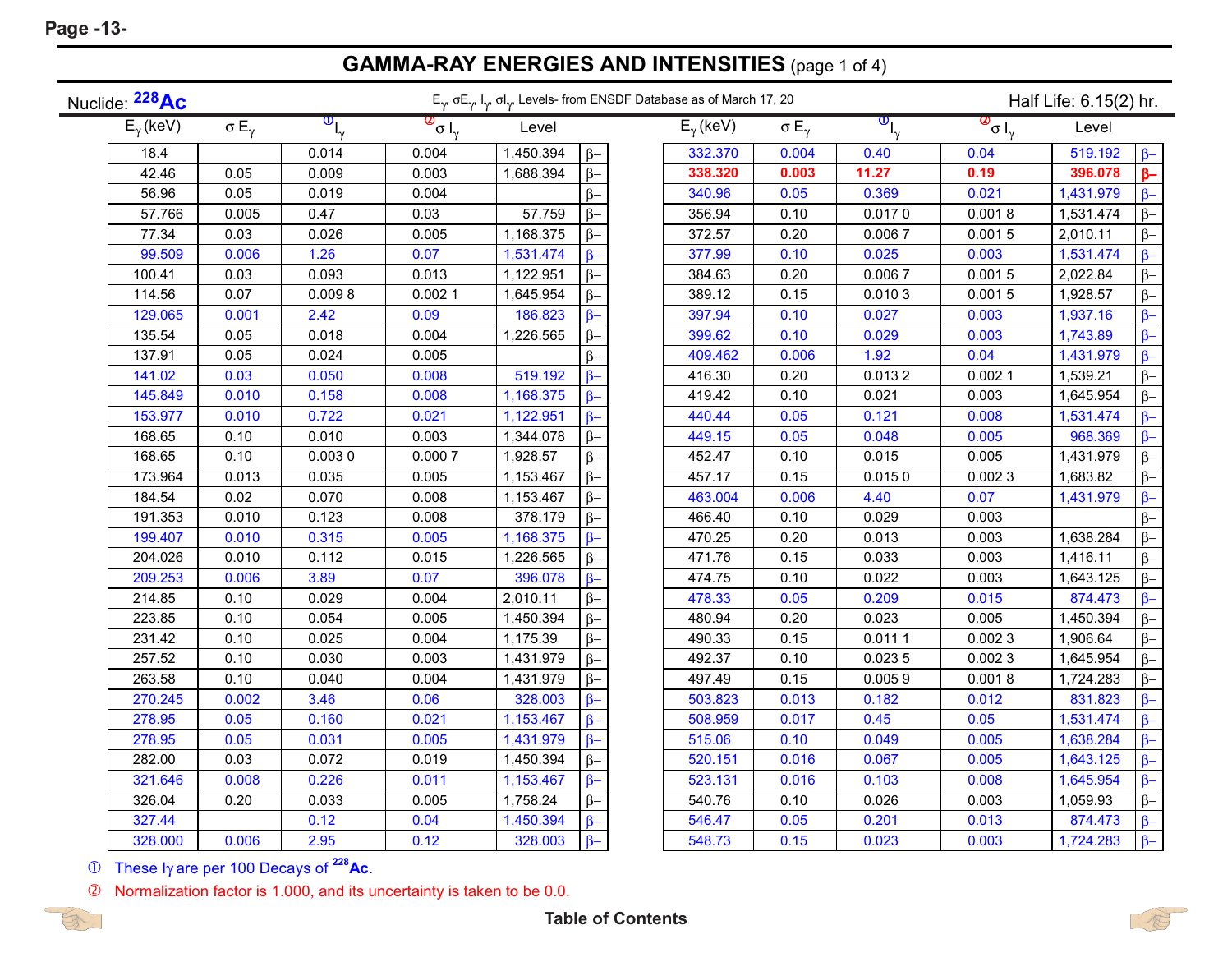۰

## **GAMMA-RAY ENERGIES AND INTENSITIES** (page 2 of 4)

| Nuclide: <sup>228</sup> Ac |                     | $E_{\gamma}$ , $\sigma E_{\gamma}$ , $I_{\gamma}$ , $\sigma I_{\gamma}$ , Levels- from ENSDF Database as of March 17, 20 |                                                                |           |           |                    |                     | Half Life: 6.15(2) hr.               |                                                 |           |           |
|----------------------------|---------------------|--------------------------------------------------------------------------------------------------------------------------|----------------------------------------------------------------|-----------|-----------|--------------------|---------------------|--------------------------------------|-------------------------------------------------|-----------|-----------|
| $E_{\gamma}$ (keV)         | $\sigma E_{\gamma}$ | $\overline{\mathbf{0}}_{I_{\gamma}}$                                                                                     | $\overline{\circ}_{\sigma}$ <sub><math>I_{\gamma}</math></sub> | Level     |           | $E_{\gamma}$ (keV) | $\sigma E_{\gamma}$ | $\overline{\mathbf{0}}_{I_{\gamma}}$ | $\overline{\mathcal{Q}}_{\sigma \, I_{\gamma}}$ | Level     |           |
| 555.12                     | 0.10                | 0.046                                                                                                                    | 0.005                                                          | 1,645.954 | $\beta-$  | 755.315            | 0.004               | 1.00                                 | 0.03                                            | 1,724.283 | $\beta-$  |
| 562.500                    | 0.004               | 0.87                                                                                                                     | 0.03                                                           | 1,531.474 | $\beta-$  | 770.04             |                     | 0.0063                               | 0.0008                                          | 1,892.996 | $\beta-$  |
| 570.91                     | 0.10                | 0.182                                                                                                                    | 0.024                                                          | 1,724.283 | $\beta-$  | 772.291            | 0.005               | 1.49                                 | 0.03                                            | 1,168.375 | $\beta-$  |
| 572.14                     | 0.08                | 0.150                                                                                                                    | 0.016                                                          | 968.369   | $\beta-$  | 774.1              | 0.2                 | 0.06                                 | $\approx$                                       | 831.823   | $\beta$ - |
| 583.41                     | 0.05                | 0.111                                                                                                                    | 0.010                                                          | 979.499   | $\beta-$  | 776.56             | 0.10                | 0.019                                | 0.006                                           | 1,944.895 | $\beta$ - |
| 590.4                      |                     | 0.017                                                                                                                    | 0.003                                                          | 1,743.89  | $\beta-$  | 778.23             |                     | 0.022                                | 0.006                                           | 1,297.423 | $\beta-$  |
| 610.64                     | 0.10                | 0.023                                                                                                                    | 0.005                                                          | 938.58    | $\beta-$  | 782.142            | 0.005               | 0.485                                | 0.019                                           | 968.968   | $\beta$ - |
| 616.22                     | 0.03                | 0.080                                                                                                                    | 0.005                                                          | 944.196   | $\beta-$  | 791.49             | 0.25                | 0.010                                | 0.003                                           | 1,760.218 | $\beta-$  |
| 620.38                     | 0.05                | 0.080                                                                                                                    | 0.005                                                          | 1,016.406 | $\beta-$  | 791.49             | 0.25                | 0.013                                | 0.003                                           | 1,944.895 | $\beta-$  |
| 623.27                     | 0.20                | 0.011                                                                                                                    | 0.003                                                          | 1,645.954 | $\beta-$  | 792.8              |                     | 0.08                                 | $\thickapprox$                                  | 979.499   | $\beta-$  |
| 627.23                     | 0.20                | 0.014                                                                                                                    | 0.003                                                          | 1,643.125 | $\beta-$  | 794.947            | 0.005               | 4.25                                 | 0.07                                            | 1,122.951 | $\beta-$  |
| 629.40                     | 0.05                | 0.045                                                                                                                    | 0.005                                                          | 1,645.954 | $\beta-$  | 813.77             | 0.15                | 0.0070                               | 0.0016                                          | 1,688.394 | $\beta-$  |
| 634.18                     | 0.10                | 0.0106                                                                                                                   | 0.0021                                                         |           | $\beta-$  | 816.71             | 0.10                | 0.030                                | 0.003                                           | 874.473   | $\beta$ - |
| 640.34                     | 0.03                | 0.054                                                                                                                    | 0.005                                                          | 968.369   | $\beta$ - | 824.934            | 0.023               | 0.050                                | 0.005                                           | 1,344.078 | $\beta$ - |
| 648.84                     | 0.10                | 0.040                                                                                                                    | 0.004                                                          | 1,168.375 | $\beta-$  | 830.486            | 0.008               | 0.540                                | 0.021                                           | 1,226.565 | $\beta$ - |
| 648.84                     | 0.10                | 0.040                                                                                                                    | 0.004                                                          | 1,617.78  | $\beta-$  | 835.710            | 0.006               | 1.61                                 | 0.06                                            | 1,022.527 | $\beta$ - |
| 651.51                     | 0.03                | 0.090                                                                                                                    | 0.008                                                          | 979.499   | $\beta-$  | 840.377            | 0.007               | 0.91                                 | 0.04                                            | 1,168.375 | $\beta$ - |
| 660.1                      | 0.3                 | 0.005                                                                                                                    | $\approx$                                                      | 1,682.81  | $\beta-$  | 853.17             | 0.10                | 0.0031                               | 0.0004                                          | 1,944.895 | $\beta-$  |
| 663.82                     | 0.10                | 0.028                                                                                                                    | 0.006                                                          | 1,059.93  | $\beta-$  | 853.17             | 0.10                | 0.0088                               | 0.0018                                          |           | $\beta-$  |
| 666.45                     | 0.10                | 0.057                                                                                                                    | 0.006                                                          | 1,645.954 | $\beta-$  | 870.46             | 0.04                | 0.044                                | 0.004                                           | 1,892.996 | $\beta$ - |
| 666.45                     | 0.10                | 0.005                                                                                                                    | 0.002                                                          | 1,892.996 | $\beta-$  | 873.17             | 0.15                | 0.031                                | 0.006                                           | 1,059.93  | $\beta$ - |
| 672.00                     | 0.15                | 0.026                                                                                                                    | 0.008                                                          | 1,688.394 | $\beta-$  | 874.44             | 0.07                | 0.047                                | 0.010                                           | 874.473   | $\beta$ - |
| 674.16                     |                     | 0.109                                                                                                                    | $\leq$                                                         | 1,643.125 | $\beta$ - | 877.46             | 0.10                | 0.014                                | 0.003                                           | 1,899.95  | $\beta-$  |
| 674.75                     |                     | 0.109                                                                                                                    | $\leq$                                                         | 1,643.125 | $\beta$ - | 880.76             | 0.10                | 0.0062                               | 0.0018                                          | 938.58    | $\beta$ - |
| 677.11                     | 0.10                | 0.062                                                                                                                    | 0.005                                                          | 1,645.954 | $\beta$ - | 887.33             | 0.10                | 0.027                                | 0.003                                           | 2,010.11  | $\beta$ - |
| 684.0                      |                     | 0.019                                                                                                                    | 0.005                                                          | 1,743.89  | $\beta-$  | 901.23             | 0.15                | 0.016                                | 0.003                                           | 1,297.423 | $\beta-$  |
| 688.10                     | 0.05                | 0.067                                                                                                                    | 0.005                                                          | 874.473   | $\beta-$  | 904.20             | 0.04                | 0.77                                 | 0.03                                            | 1,091.017 | $\beta-$  |
| 688.10                     | 0.05                | 0.067                                                                                                                    | 0.005                                                          | 1,016.406 | $\beta$ - | 911.204            | 0.004               | 25.8                                 | 0.4                                             | 968.968   | $\beta-$  |
| 692.5                      |                     | 0.0056                                                                                                                   | 0.0007                                                         | 1,892.996 | $\beta-$  | 918.97             | 0.10                | 0.027                                | 0.003                                           | 2,010.11  | $\beta-$  |
| 699.08                     | 0.15                | 0.037                                                                                                                    | 0.005                                                          | 1,643.125 | $\beta-$  | 921.98             | 0.10                | 0.0147                               | 0.0021                                          | 1,944.895 | $\beta-$  |
| 701.747                    | 0.014               | 0.173                                                                                                                    | 0.010                                                          | 1,724.283 | $\beta-$  | 921.98             | 0.10                | 0.0147                               | 0.0021                                          | 979.499   | $\beta$ - |
| 707.41                     | 0.05                | 0.155                                                                                                                    | 0.015                                                          | 1,226.565 | $\beta-$  | 924.03             |                     | 0.0075                               | 0.0010                                          | 1,892.996 | $\beta-$  |
| 718.48                     | 0.15                | 0.019                                                                                                                    | 0.004                                                          | 1,944.895 | $\beta-$  | 930.93             | 0.10                | 0.0124                               | 0.0018                                          | 1,450.394 | $\beta-$  |
| 726.863                    | 0.015               | 0.62                                                                                                                     | 0.08                                                           | 1,122.951 | $\beta-$  | 930.93             | 0.10                | 0.0124                               | 0.0018                                          | 1,899.95  | $\beta-$  |
| 737.72                     | 0.05                | 0.037                                                                                                                    | 0.004                                                          | 1,760.218 | $\beta-$  | 939.87             | 0.15                | 0.009                                | 0.003                                           | 2,029.84  | $\beta-$  |

These I<sup>γ</sup> are per 100 Decays of **228Ac**.



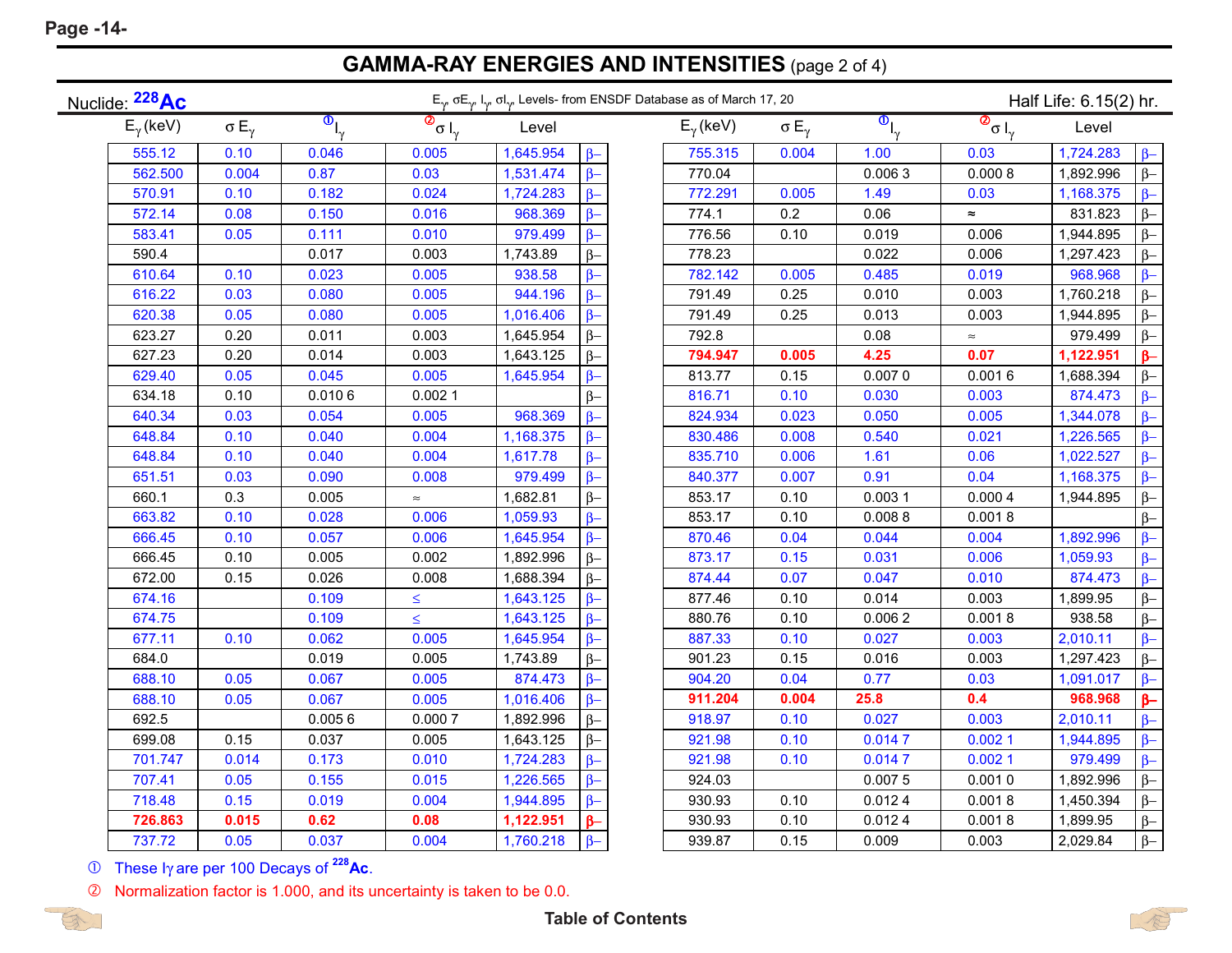**Page -15-**

**GAMMA-RAY ENERGIES AND INTENSITIES** (page 3 of 4)

| Nuclide: <sup>228</sup> Ac |                     | $E_{\gamma}$ $\sigma E_{\gamma}$ , $I_{\gamma}$ , $\sigma I_{\gamma}$ , Levels- from ENSDF Database as of March 17, 20 |                      |           |           |                    |                     |                                          | Half Life: 6.15(2) hr. |           |          |  |
|----------------------------|---------------------|------------------------------------------------------------------------------------------------------------------------|----------------------|-----------|-----------|--------------------|---------------------|------------------------------------------|------------------------|-----------|----------|--|
| $E_{\gamma}$ (keV)         | $\sigma E_{\gamma}$ | $\overline{\mathbf{O}}_{\vert_{\gamma}}$                                                                               | $\frac{1}{\sqrt{2}}$ | Level     |           | $E_{\gamma}$ (keV) | $\sigma E_{\gamma}$ | $\overline{\mathbf{O}}_{\vert_{\gamma}}$ | $\frac{1}{\omega}$     | Level     |          |  |
| 944.196                    | 0.014               | 0.095                                                                                                                  | 0.008                | 944.196   | $\beta-$  | 1,175.31           | 0.10                | 0.024                                    | 0.003                  | 1,175.39  | $\beta-$ |  |
| 947.982                    | 0.011               | 0.106                                                                                                                  | 0.008                | 1,344.078 | $\beta-$  | 1,190.81           | 0.20                | 0.0062                                   | 0.0016                 | 2,022.84  | $\beta-$ |  |
| 958.61                     | 0.04                | 0.28                                                                                                                   | 0.04                 | 1,016.406 | $\beta$ - | 1,217.03           | 0.10                | 0.021                                    | 0.003                  | 1,735.450 | $\beta-$ |  |
| 964.766                    | 0.010               | 4.99                                                                                                                   | 0.09                 | 1,022.527 | $\beta-$  | 1,229.40           | 0.15                | 0.0075                                   | 0.0023                 | 1,416.11  | $\beta-$ |  |
| 968.971                    | 0.017               | 15.8                                                                                                                   | 0.3                  | 968.968   | $\beta-$  | 1,245.05           | 0.20                | 0.095                                    | 0.018                  | 1,431.979 | $\beta-$ |  |
| 975.96                     | 0.05                | 0.050                                                                                                                  | 0.005                | 1,944.895 | $\beta-$  | 1,247.08           | 0.04                | 0.50                                     | 0.03                   | 1,643.125 | $\beta-$ |  |
| 979.48                     | 0.10                | 0.026                                                                                                                  | 0.003                | 979.499   | $\beta-$  | 1,250.04           | 0.10                | 0.062                                    | 0.005                  | 1,645.954 | $\beta-$ |  |
| 987.71                     | 0.20                | 0.077                                                                                                                  | 0.013                | 1,174.508 | $\beta-$  | 1,276.69           | 0.10                | 0.014                                    | 0.003                  | 1,795.90  | $\beta-$ |  |
| 988.63                     | 0.20                | 0.077                                                                                                                  | 0.013                | 1,175.39  | $\beta-$  | 1,286.27           | 0.20                | 0.050                                    | 0.010                  | 1,344.078 | $\beta-$ |  |
| 1,000.69                   | 0.15                | 0.005                                                                                                                  |                      | 1,944.895 | $\beta-$  | 1,287.68           | 0.20                | 0.080                                    | 0.015                  | 1,683.82  | $\beta-$ |  |
| 1,013.58                   | 0.20                | 0.0046                                                                                                                 | 0.0013               | 2,029.84  | $\beta-$  | 1,309.71           | 0.20                | 0.019                                    | 0.006                  | 1,638.284 | $\beta-$ |  |
| 1,016.44                   | 0.15                | 0.019                                                                                                                  | 0.003                | 1,016.406 | $\beta-$  | 1,315.34           | 0.10                | 0.015                                    | 0.003                  | 1,643.125 | $\beta-$ |  |
| 1,016.44                   | 0.15                | 0.019                                                                                                                  | 0.003                | 1,344.078 | $\beta-$  | 1,337.33           | 0.20                | 0.0049                                   | 0.0015                 |           | $\beta-$ |  |
| 1,017.92                   | 0.20                | 0.0057                                                                                                                 | 0.0013               | 1,987.46  | $\beta-$  | 1,344.59           | 0.15                | 0.0090                                   | 0.0018                 | 1,531.474 | $\beta-$ |  |
| 1,019.86                   | 0.10                | 0.021                                                                                                                  | 0.004                | 1,416.11  | $\beta-$  | 1,347.50           | 0.15                | 0.015                                    | 0.003                  | 1,743.89  | $\beta-$ |  |
| 1,033.248                  | 0.009               | 0.201                                                                                                                  | 0.013                | 1,091.017 | $\beta-$  | 1,357.78           | 0.15                | 0.020                                    | 0.004                  | 1,735.450 | $\beta-$ |  |
| 1,039.65                   | 0.15                | 0.044                                                                                                                  | 0.009                | 1,226.565 | $\beta-$  | 1,365.70           | 0.15                | 0.014                                    | 0.003                  | 1,743.89  | $\beta-$ |  |
| 1,040.92                   | 0.15                | 0.044                                                                                                                  | 0.009                | 2,010.11  | $\beta-$  | 1,374.19           | 0.10                | 0.014                                    | 0.004                  | 1,431.979 | $\beta-$ |  |
| 1,053.09                   | 0.20                | 0.013                                                                                                                  | 0.004                | 2,022.84  | $\beta-$  | 1,378.23           | 0.10                | 0.0059                                   | 0.0018                 |           | $\beta-$ |  |
| 1,054.11                   | 0.20                | 0.018                                                                                                                  | 0.005                | 1,450.394 | $\beta-$  | 1,385.39           | 0.10                | 0.0106                                   | 0.0021                 |           | $\beta-$ |  |
| 1,062.55                   | 0.15                | 0.010                                                                                                                  | 0.003                | 1,937.16  | $\beta-$  | 1,401.49           | 0.10                | 0.012                                    | 0.003                  | 1,797.65  | $\beta-$ |  |
| 1,065.18                   | 0.04                | 0.132                                                                                                                  | 0.010                | 1,122.951 | $\beta-$  | 1,415.66           | 0.10                | 0.021                                    | 0.004                  | 1,743.89  | $\beta-$ |  |
| 1,074.71                   | 0.15                | 0.010                                                                                                                  | 0.003                | 1,906.64  | $\beta-$  | 1,430.95           | 0.10                | 0.035                                    | 0.007                  | 1,617.78  | $\beta-$ |  |
| 1,088.18                   | 0.15                | 0.0059                                                                                                                 | 0.0013               | 1,416.11  | $\beta-$  | 1,434.22           | 0.15                | 0.0080                                   | 0.0023                 |           | $\beta-$ |  |
| 1,095.679                  | 0.020               | 0.129                                                                                                                  | 0.010                | 1,153.467 | $\beta-$  | 1,438.01           | 0.10                | 0.0059                                   | 0.0015                 |           | $\beta-$ |  |
| 1,103.41                   | 0.10                | 0.0150                                                                                                                 | 0.0023               | 1,431.979 | $\beta-$  | 1,451.40           | 0.15                | 0.0106                                   | 0.0021                 | 1,638.284 | $\beta-$ |  |
| 1,110.610                  | 0.010               | 0.285                                                                                                                  | 0.023                | 1,168.375 | $\beta-$  | 1,459.138          | 0.015               | 0.83                                     | 0.08                   | 1,645.954 | $\beta-$ |  |
| 1,110.610                  | 0.010               | 0.019                                                                                                                  | 0.010                | 1,297.423 | $\beta-$  | 1,469.71           | 0.15                | 0.020                                    | 0.004                  | 1,797.65  | $\beta-$ |  |
| 1,117.63                   | 0.10                | 0.054                                                                                                                  | 0.008                | 1,175.39  | $\beta-$  | 1,480.37           | 0.15                | 0.016                                    | 0.003                  |           | $\beta-$ |  |
| 1,135.24                   | 0.15                | 0.0098                                                                                                                 | 0.0015               | 1,531.474 | $\beta-$  | 1,495.910          | 0.020               | 0.86                                     | 0.04                   | 1,682.81  | $\beta-$ |  |
| 1,142.85                   | 0.15                | 0.0103                                                                                                                 | 0.0021               | 1,539.21  | $\beta-$  | 1,501.57           | 0.05                | 0.46                                     | 0.03                   | 1,688.394 | $\beta-$ |  |
| 1,148.12                   | 0.15                | 0.0059                                                                                                                 | 0.0013               | 2,022.84  | $\beta-$  | 1,529.05           | 0.10                | 0.057                                    | 0.006                  |           | $\beta-$ |  |
| 1,153.52                   | 0.04                | 0.139                                                                                                                  | 0.010                | 1,153.467 | $\beta$ - | 1,537.89           | 0.10                | 0.047                                    | 0.005                  | 1,724.283 | $\beta-$ |  |
| 1,157.14                   | 0.15                | 0.0070                                                                                                                 | 0.0013               | 1,344.078 | $\beta-$  | 1,548.65           | 0.04                | 0.038                                    | 0.004                  | 1,735.450 | $\beta-$ |  |
| 1,164.50                   | 0.08                | 0.065                                                                                                                  | 0.005                | 1,683.82  | $\beta-$  | 1,557.11           | 0.04                | 0.178                                    | 0.013                  | 1,743.89  | $\beta-$ |  |

These I<sup>γ</sup> are per 100 Decays of **228Ac**.